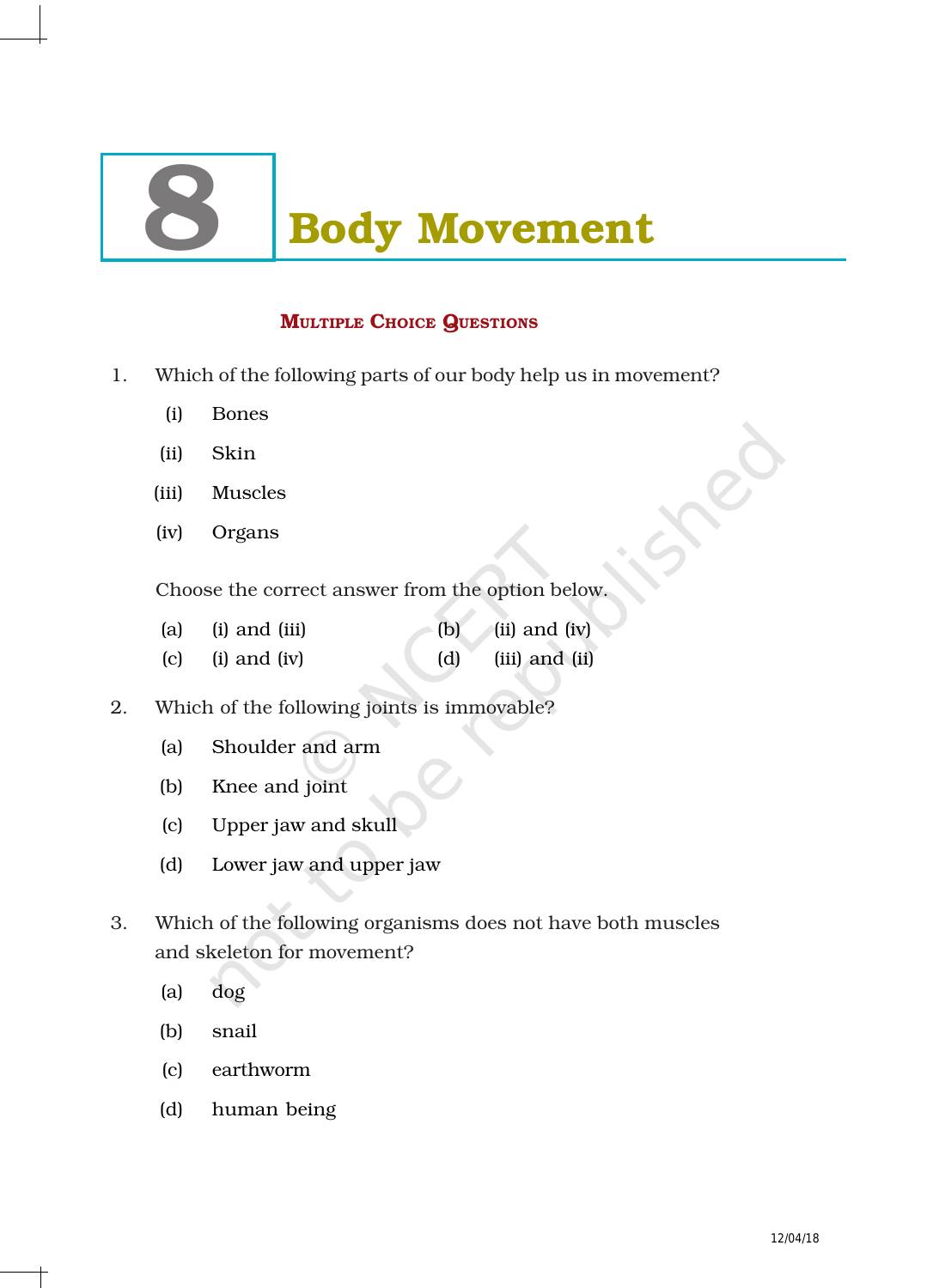#### *BODY MOVEMENT* 45

- 4. Underwater divers wear fin-like flippers on their feet to
	- (a) swim easily in water.
	- (b) look like a fish.
	- (c) walk on water surface.
	- (d) walk over the bottom of the sea (sea bed).
- 5. Snail moves with the help of its
	- (a) shell
	- (b) bone
	- (c) muscular foot
	- (d) whole body
- 6. How many muscles work together to move a bone?
	- (a) One
	- (b) Two
	- (c) Three
	- (d) Four

## VERY SHORT ANSWER QUESTIONS

- 7. Name the type of joint of your hand which help you to grasp a badminton racquet.
- 8. What would have happened if our backbone was made of one single bone?
- 9. Provide one word answers to the statements given below.
	- 1. Joint which allows movement in all directions.
	- 2. Hard structure that forms the skeleton.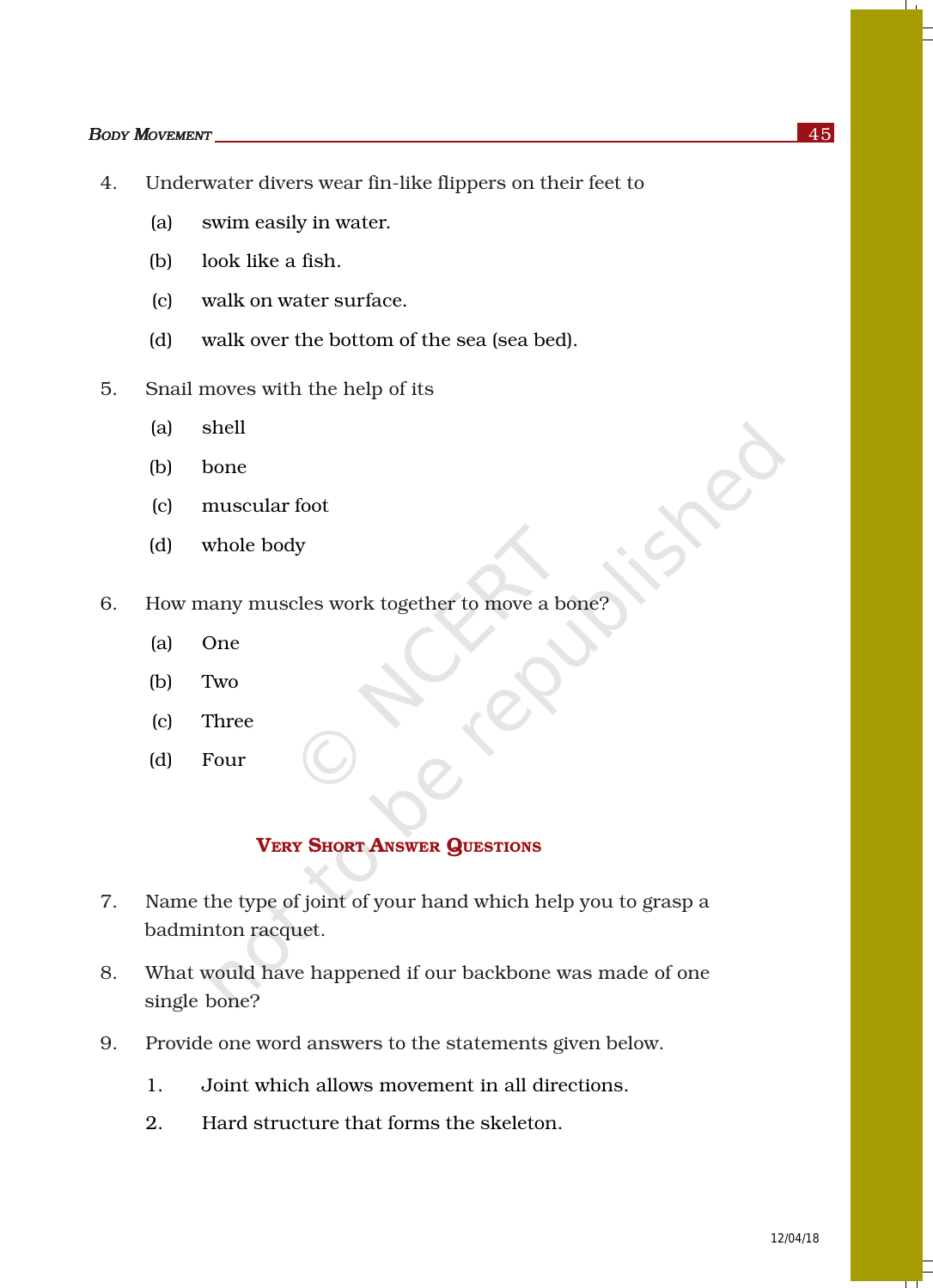- 3. Part of the body with a fixed joint.
- 4. Help in the movement of body by contraction and relaxation.
- 5. Bones that join with chest bone at one end and to the backbone at the other end.
- 6. Framework of bones which gives shape to our body.
- 7. Bones which enclose the organs of our body that lie below the abdomen.
- 8. Joint where our neck joins the head.
- 9. Part of the skeleton that forms the earlobe.
- 10. Write the type of joint which is used for each of the following movements:
	- (a) A cricket bowler bowls the ball.
	- (b) A girl moves her head in right and left direction.
	- (c) A person lifts weights to build up his biceps.

#### **SHORT ANSWER QUESTIONS**

11. Match the name of the animals given in **Column I** with its body parts used for movement given in **Column II**.

| <b>COLUMN I</b> | <b>COLUMN II</b> |            |  |
|-----------------|------------------|------------|--|
| (a) Humanbeing  | (i)              | Fins       |  |
| $(b)$ Cow       | (ii)             | Wings      |  |
| (c) Snake       | (iii)            | Legs       |  |
| (d) Eagle       | (iv)             | Whole body |  |
| Fish<br>(e)     | (v)              | Limbs      |  |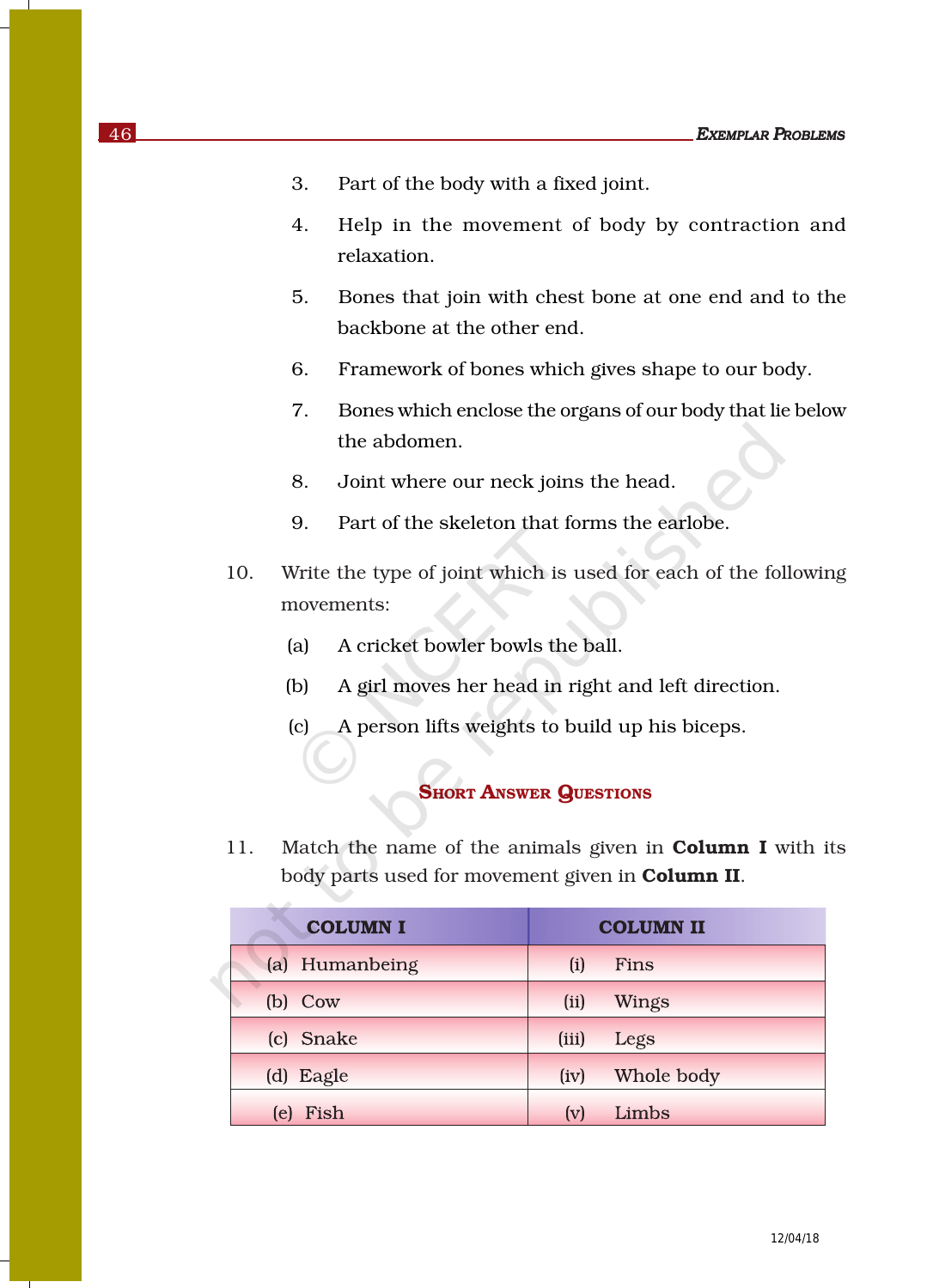12. Given below is a list of different types of movements in animals.

Running, Jumping, Walking, Slithering, Crawling, Flying, Swimming, Creeping

Write the types of movements seen in each animal.

| (a) Duck         |     | (b) Horse |
|------------------|-----|-----------|
| (c) Kangaroo     |     | (d) Snail |
| (e) Snake        | (f) | Fish      |
| (g) Human beings | (h) | Cockroach |

- 13. Boojho fell off a tree and hurt his ankle. On examination the doctor confirmed that the ankle was fractured. How was it detected?
- 14. Bones are hard structures and cannot be bent. But, we can still bend our elbow, knee, etc. How is this possible?
- 15. Which type of movement would have been possible if
	- (a) our elbow had a fixed joint.
	- (b) we were to have a ball and socket joint between our neck and head.
- 16. Earthworms are known as 'farmer's friends'. Why?

### LONG ANSWER QUESTIONS

17. (a) Unscramble the jumbled words and write them in the blank spaces provided.

| (i) neosb                                             | $\dots\dots\dots\dots\dots\dots$ (v) arctigeal |  | . |
|-------------------------------------------------------|------------------------------------------------|--|---|
| (ii) the mevom $\dots\dots\dots\dots\dots$ (vi) epahs |                                                |  |   |
|                                                       |                                                |  |   |
|                                                       |                                                |  |   |